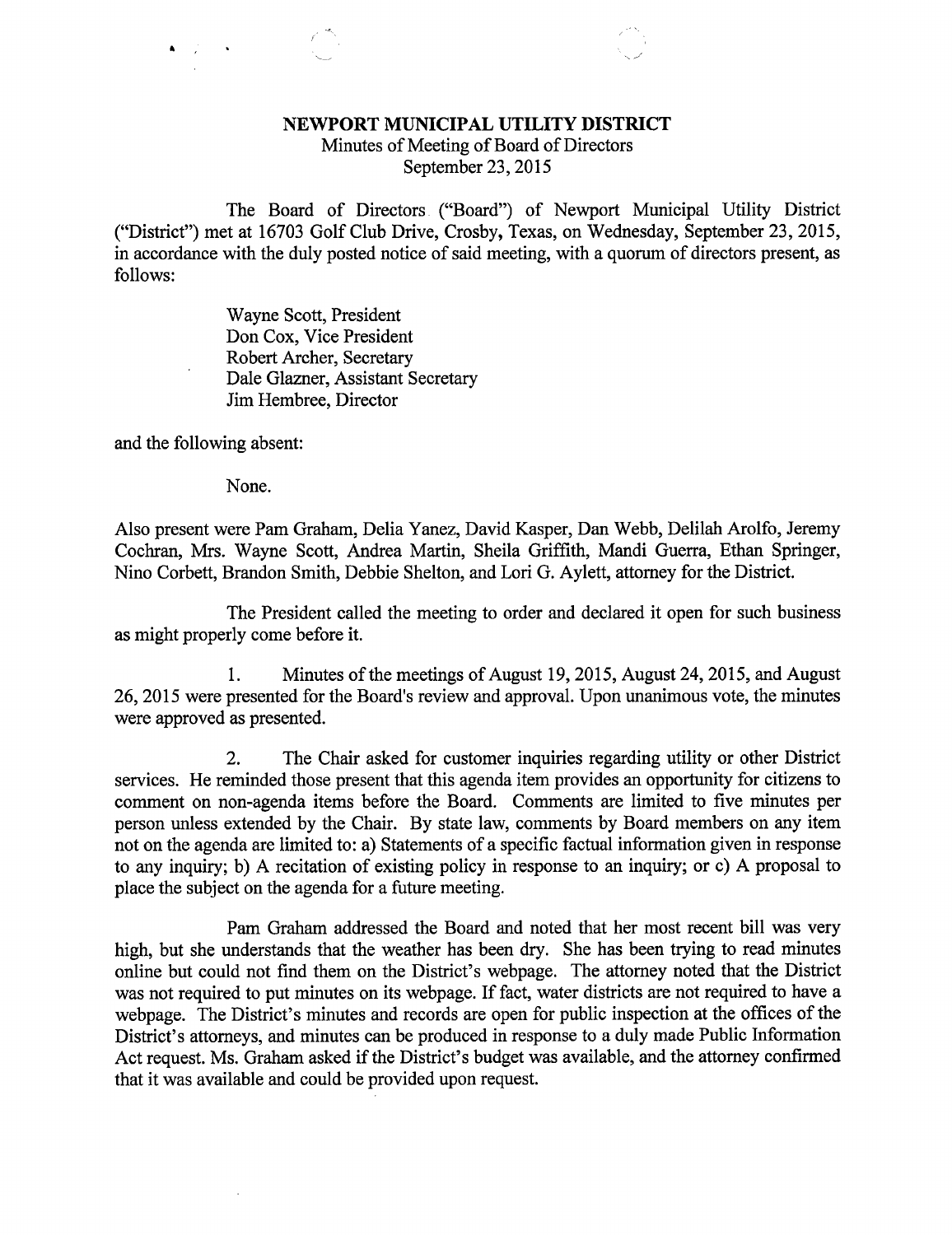Sheila Griffith stated that has been a resident of Newport for six years. Ms. Griffith had concerns about whether the District's meters were being read properly. Jeremy Cochran explained the procedures for reading meters in some detail.

The Board President then gave a Power Point presentation which included factual information about the District's operations and procedures. He noted that the District serves over 3,000 residential customers, two 'apartment complexes, a school, and several businesses. The District provides irrigation water for common areas in the golf course, twice weekly garbage and heavy pickup, and 24 hour 7 day callout for water or sewer problems.

In the District's parks, the District's operator provides fulltime employees to perform mowing, debris cleaning, landscaping, and restroom cleaning. The District must also maintain the facilities and make repairs due to vandalism. The District operates a 3.45 million gallon per day surface water treatment plant, a 1.333 million gallon waste water treatment plant, nine lift stations, three parks, two and a half miles of hike and bike trails, and a 7.5-acre detention pond. For the past two years, the District has operated at a budget deficit. Costs have increased for many goods and services, including raw water received from the San Jacinto River Authority, treatment chemicals, sludge hauling, and operation and maintenance of aging treatment facilities and infrastructure.

Director Scott noted that the District has absorbed price increases when possible and cut other expenses. The District makes aggressive efforts to sell water credits and shops for the lowest electricity rates. The District's rates are very competitive with providers that process surface water. The District is located in Area 2 and 3 of the Subsidence District and is thus required to reduce groundwater consumption. Surface water is much more expensive to produce than well water and requires extensive chemical treatment and 24 hour staffing. Director Scott then provided the current rates for water and sewer and the history of changes to the base rate and cost per 1,000 gallons. The Board President reported that in 1999, the District's tax rate was \$1.14. The District has been able to steadily lower that rate, and in 2009, the Board lowered the rate to \$0.64, where it has remained. The Board President discussed the possible reasons for water discoloration and odor. In response to a question from the audience, the Board noted that it cost over \$200,000 a year to maintain the parks. The Board President provided information on the maximum pay for directors pursuant to state law. Director Hembree noted that director pay represents 0.05% of the District's budget. The audience members thanked the Board President for the thorough communication about the District's duties and responsibilities.

Dan Webb reported on the activities of the crime watch committee. Since school is back in session, petty criminal activity is down.

3. Mandi Guerra presented a bookkeeper's report, a copy of which is attached. She noted that her firm was not anticipating a request for any increase in bookkeeping fees in 2016. The District has 6.2 months of reserve in its operating fund as of today's meeting. The bookkeeper reviewed the budget in detail. Director Hembree noted that he had tried to call the bookkeeper's office recently and experienced problems with the main switchboard. He noted that the bookkeeper should take action to work out these problems immediately. The District received money from Industrial Metal Finishing for their groundwater credit agreements and for an insurance claim for lightening damage to a pump motor. The Board reviewed electricity

 $\hat{\textbf{v}}$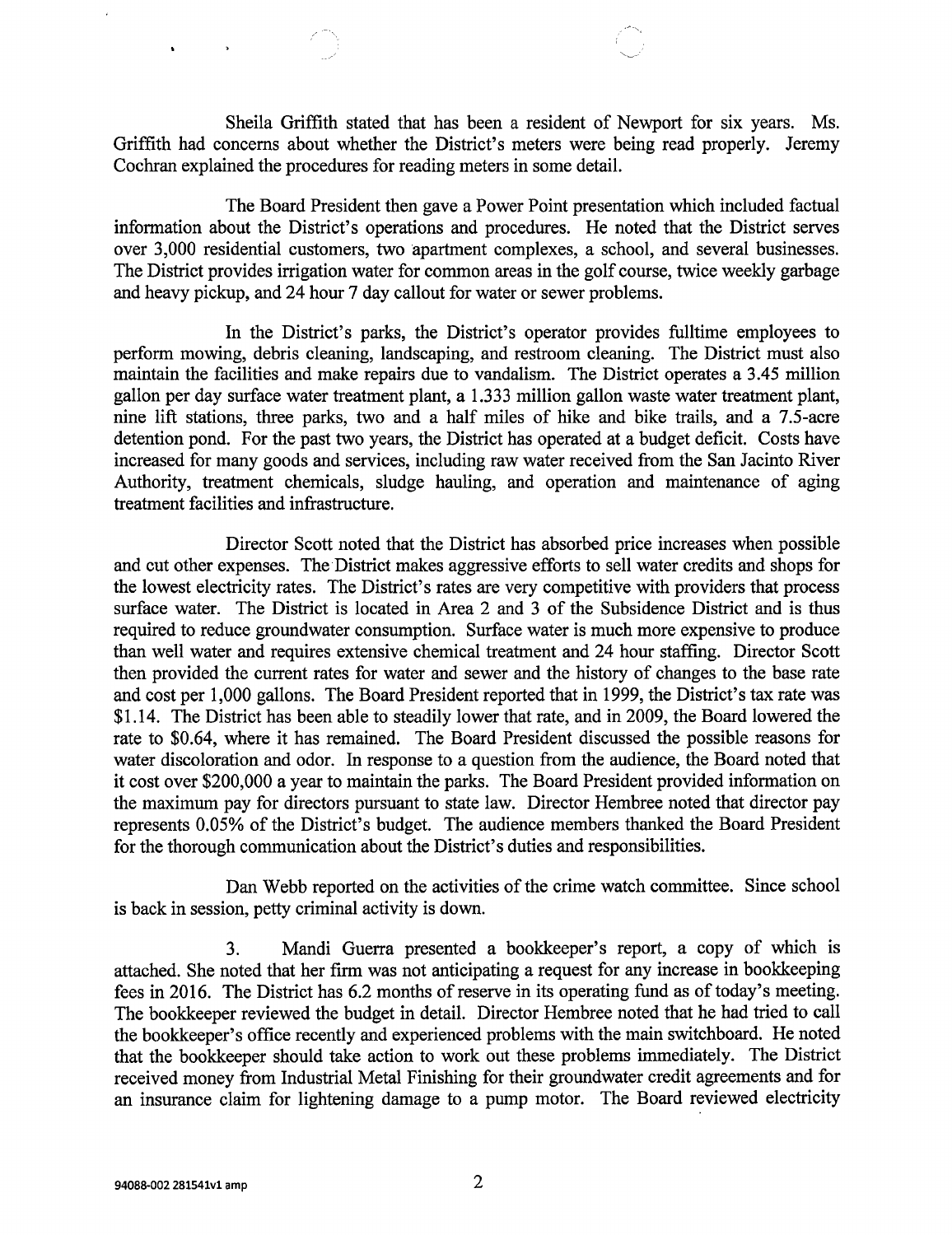usage and noted that the meter at the Port O'Call water plant was now being used primarily to serve the District's park. For budgeting purposes, electricity billed at the Port O'Call meter should be coded to park expenses, not water expenses. Upon unanimous vote, the Board approved the bookkeeper's report as presented and authorized payment of bills listed thereon.

4. Delia Yanez presented a tax assessor/collector's report. 2014 taxes were 98.26% collected. Two checks were presented for the Board's review and approval. Lori Aylett presented a list of proposed water terminations and reminded the Board that taxpayers whose taxes are more than six months delinquent can have services terminated pursuant to state law. Upon unanimous vote, the Board authorized termination of water service. Upon unanimous vote, the Board approved the tax assessor/collector's report as presented.

5. Debbie Shelton provided the Board with a financial advisor's report and tax rate recommendation. The District has certified and uncertified value totaling \$440,948,532. The financial advisor's tax rate recommendation takes into account that the Board plans to issue bonds in 2016. The financial advisor anticipated a 2016 bond issue of up to \$4,500,000 in making tax rate assumptions. The District needs a tax rate of \$0.335 for debt services. Given the District's budgetary needs, the financial advisor recommended shifting some of the debt service tax reduction over to maintenance and operations. The Board reviewed the budget and needs of the District and the consensus was that a \$0.30 maintenance and operations tax would adequately address those needs. Upon unanimous vote, the Board authorized the tax assessor/collector to publish a proposed 2015 tax rate of \$0.635, with \$0.335 attributable to debt service and \$0.30 attributed to maintenance.

6. There was presented the attached Resolution Requesting Estimate of Value as of October 1, 2015. The financial advisor stated that receiving an estimate of value from the Harris County Appraisal District would help her to ascertain the appropriate amounts of reimbursement owed to each developer in conjunction with the upcoming bond issue. Upon unanimous vote, the Board adopted the Resolution as presented.

7. Andrea Martin presented a billing and collections report. Total current payments were \$295,648.14, while total current billing was \$300,823.37. The 30-day arrears for August stood at \$76,104.71, but currently they stand at \$22,036.77. There were 47 new connections in the District, of which 36 were owners and 11 were renters. Of those new connections, nine were new homes, and 27 were pre-existing homes. 26 accounts were finaled, and there were 71 vacancies.

Ms. Martin then provided a report on behalf of Aggressive Waste. Seven yellow tags were issued for non-compliant household trash, and 16 yellow tags were issued for noncompliant heavy trash.

Upon unanimous vote, the Board approved the billing and collections report as presented.

8. The Board received developers' reports. Nino Corbett gave a brief report on the status of his development.

**Contract Contract**